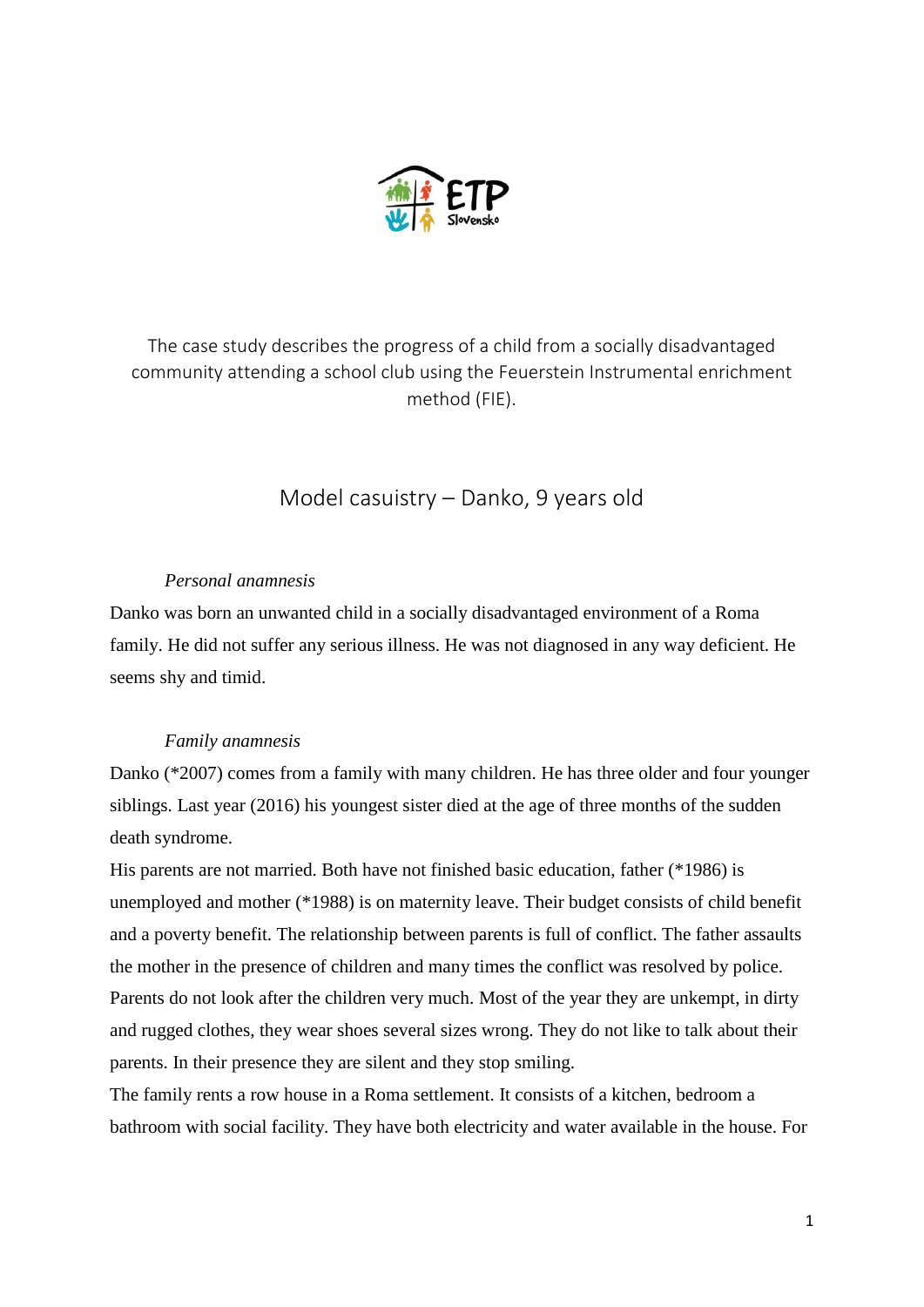heating they burn solid fuels in the stove. The house does not seem cosy, looks rather neglected and the surroundings of the house are covered in garbage that spreads bad smell.

#### *School anamnesis*

Danko did not visit pre-school. Because of that he was sent to the zeroth grade after entering the school and undergoing psychological examination. As he comes from a family that does not provide basic functions, which are needed for a healthy development of a child, he faces a lot of obstacles in school. The major barrier for Danko is communication in Slovak. When he entered school he only spoke Romani.

Deficits of upbringing manifested when he failed the first grade and had to repeat it. He is assessed as a quiet, rather solitary, but obliging, thankful for attention and interest towards him. Despite repeating the first grade he did not learn to read and write letters, does not know basic numbers, he expands his vocabulary very slowly. His class teacher has not so far recommended him for a special pedagogy examination.

## *Social anamnesis*

Danko is rather solitary. He does make friends among his peers. During playtime he tends to play on his own. In collective he is feeble and silent. He respects authority of an adult, but does not seek his presence. Of all activities he enjoys drawing simple shapes and colouring pictures the most and is able to concentrate on them for a longer time.

At home he spends most of his time helping father, they collect and chop wood or look for metal to sell to get some money. He often wanders aimlessly around the settlement with his older siblings.

## *Difficulties observed after entering the club*

Danko was invited to visit the FIE club when he entered first grade, to which his parents agreed. During first meetings he hid his uneasiness behind a smile.

He fulfilled obligingly any given tasks. He helped with handing out pencils, closing doors and windows, taking out chairs. Problem arrived when handling school work. He was paralyzed by fear of failure he knew from every day at school and was not able to think any further. He kept repeating "*I don't know,"* even before we finished explaining the task.

During the club he did not speak to either us or his classmates. He was shy and did not make an eye contact. After being directly addressed by an adult he bit into his fingers and looked into the ground. When addressed by his peers he answered in Romani. He totally refused to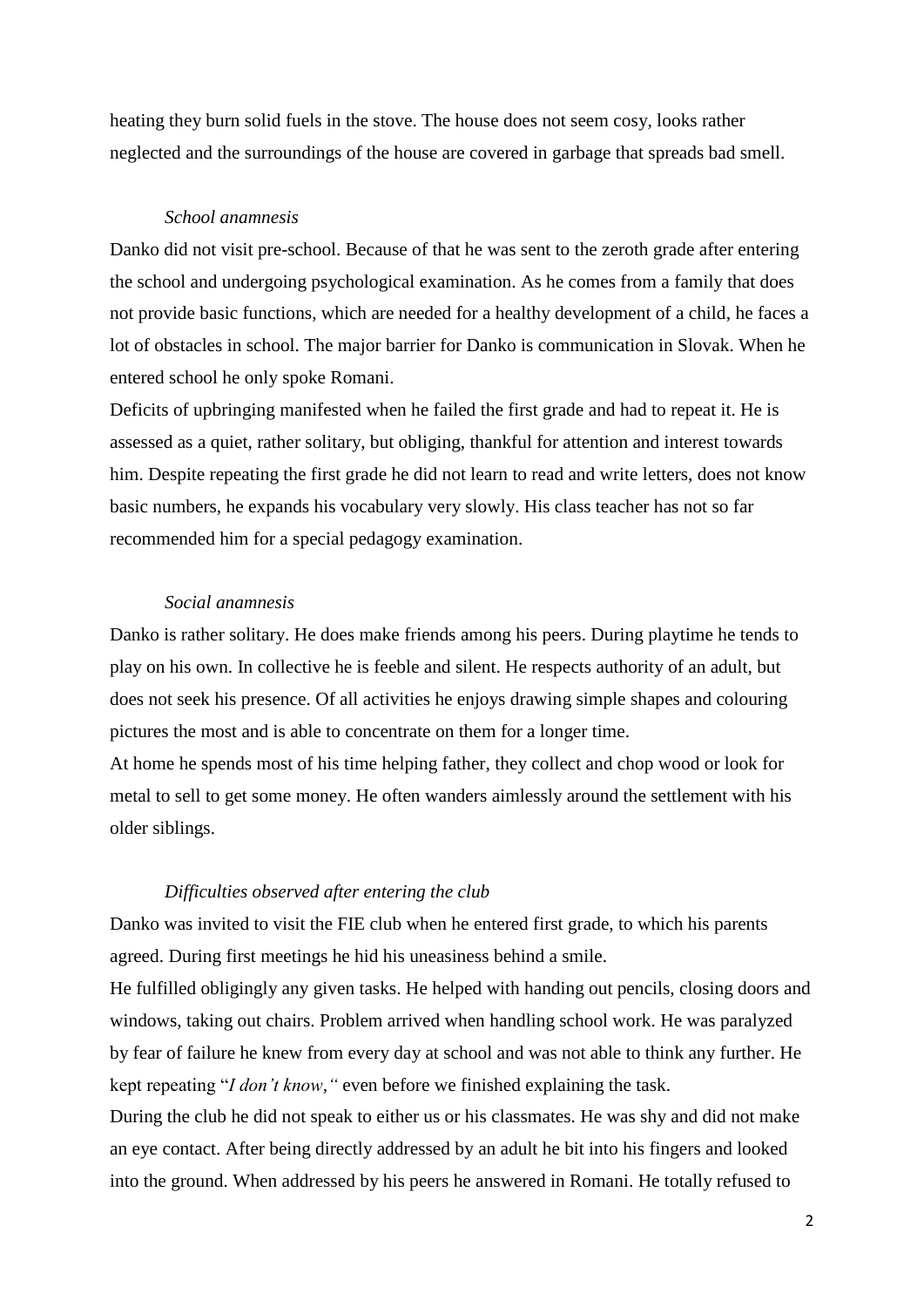step out of a crowd. During the playtime in club when children choose what they want to do, he was drawing on his own silently. He was not content with his work and refused to show it to anyone. He had no self-confidence.

We observed that when he was facing tasks he could not solve he would become completely stuck. He was afraid we would do a mistake so much he would not even start solving the task. He laid his head on the desk and became withdrawn. Until the end of the club he did not react to any stimuli. Once he even pretended he had fainted so that he did not have to solve a math problem.

#### *Progress under the influence of FIE*

After two school years of working with FIE Danko made significant improvements. We went through two Instruments, Organization of Dots and Identify Emotions. Most notable improvement was in his communication. He understands Slovak much better than before. We are slowly building up his vocabulary. It is necessary to talk to him slowly and make sure with questions, whether he understood everything we told him.

He began to make eye contact with his peers and his teachers too. When working with Instruments he even answers question of his own volition and tells us how we should proceed. He even offered himself to carry a borrowed ball back to the staffroom to completely strange teachers.

His fear of the unknown has significantly lessened. He is anxious when approaching new task, but is able to overcome it. In the last year he has not become withdrawn even once. When he is not sure about something he is able to ask for help. Thanks to FIE we eliminated his fear of mistake, he understood everyone makes mistakes and it is natural. He learned how to work better with mistakes, to correct them when possible, to respect them when not. Instrument papers are exciting for him, he is looking forward to them. He is able to go through them without major issues and is so focused he tends to forget his surroundings. Which is a paradox, compared to his school results where he has such difficulty to concentrate and learn. Many times he asked for one, two or three more papers after we finished working and filled them out again. It is amazing to watch him work, how he thinks and plans how to continue. He checks his work after himself and corrects it when he is not satisfied. Beyond that Danko's memory has also improved. Information he collects thanks to FIE he keeps in mind. That is proved by his own hand drawn instruments he began drawing long after we finished working with them.